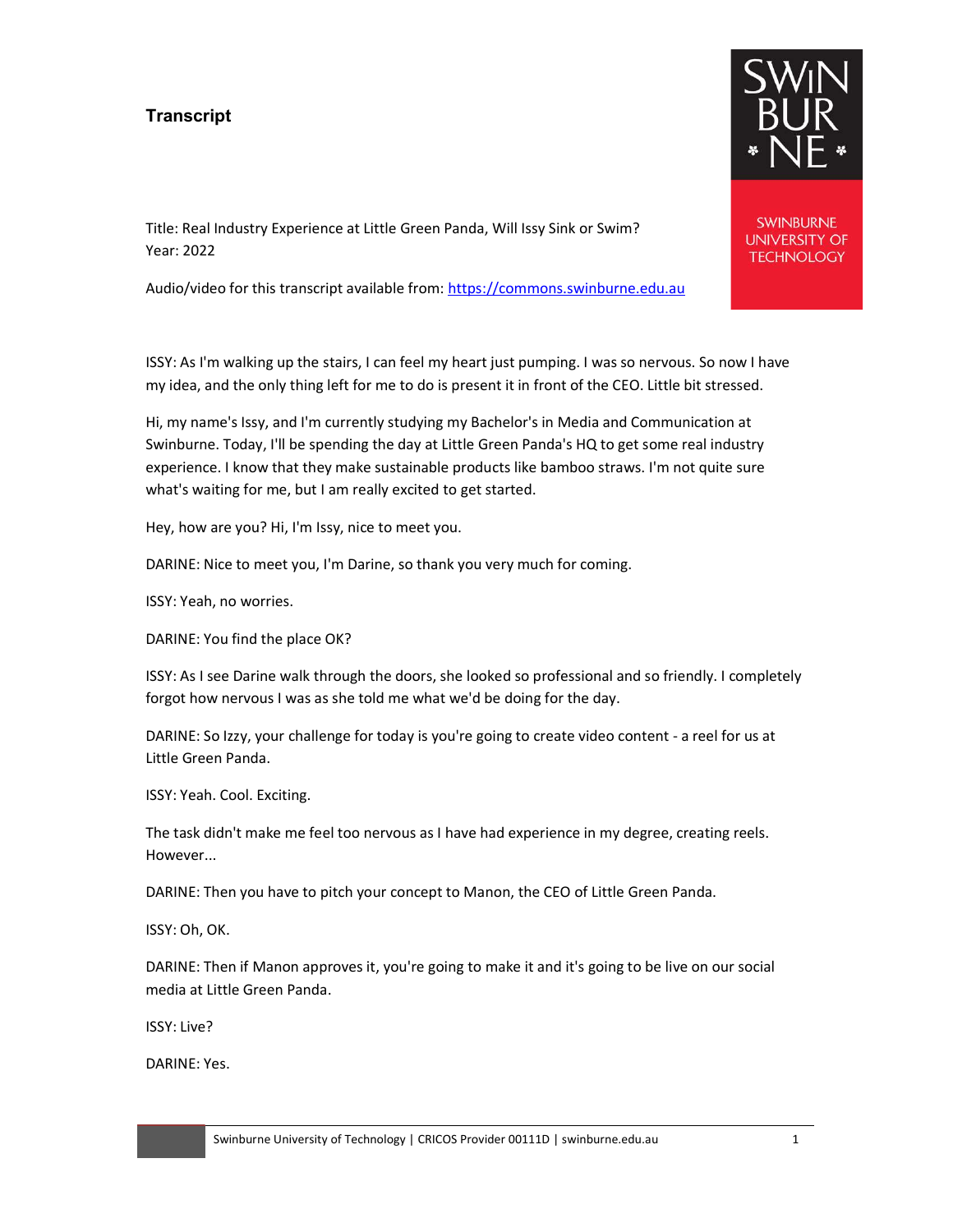ISSY: From the account?

## DARINE: Yeah.

ISSY: Cool, that sounds great.

So I went to a cafe that I knew stocked Little Green Panda's products, and I went to go check them out. When I first sat down to think of these ideas for this reel, I went completely blank. And I panicked. Yeah. panicked. The biggest thing that's worrying me is that I am not going to nail their branding on the head. Obviously, I've just gotten familiar with what their products are. I'm not too sure if I'm going to be able to meet their expectations for this reel. So I was thinking of ideas, and I'm sitting at this cafe, I think it was like 30 minutes I had spent there and I still hadn't come up with an idea that I liked personally. And then I went to go take a sip of my coffee using one of their straws and I realized, like, Wow, like this, this isn't soggy. I just I guess I expected it to be a little bit like mushed, but it was it was good. And that's where my idea came from.

So now I have my idea, and the only thing left for me to do is present it in front of the CEO.

ISSY: Hi, Manon.

MANON: Hi, I'm good how are you?

ISSY: All my nerves from this morning, just like hit me again.

So, my idea that I had for the reel is based around this: a soggy paper straw from a normal café.

As soon as I started talking about my idea, I just got really in the zone and I totally forgot that Manon was in front of me.

So, my idea for the reel is to do a soggy test. So, what that would mean would be having two glasses of water or coffee, and we could put one glass with the sugar straw from Little Green Panda and the other one would have the paper straw from any random café - and what we would do is ten minute intervals, or an hour intervals and we'd just show how durable the sugar straws are.

Oh, man, that was a lot of talking.

MANON: That's my idea. Thank you Issy, take a seat.

I actually think it's a really smart idea. I like the concept.

ISSY: Like such a big relief now that I have to go film the reel I'm just hoping that I can pull it off as much as I've talked it up, in the presentation.

I guess that's where it really settled in in my head, I was like, Oh, this is real, like, once I'm filming this, it's going to go live.

I'm really happy with how it turned out. I just hope that Manon sees it and likes it as much as I do.

MANON: Oh, yeah. Yes, that's really good. Amazing. Well done! Perfect. Thank you so much. All right. Three, two, one... It's live!